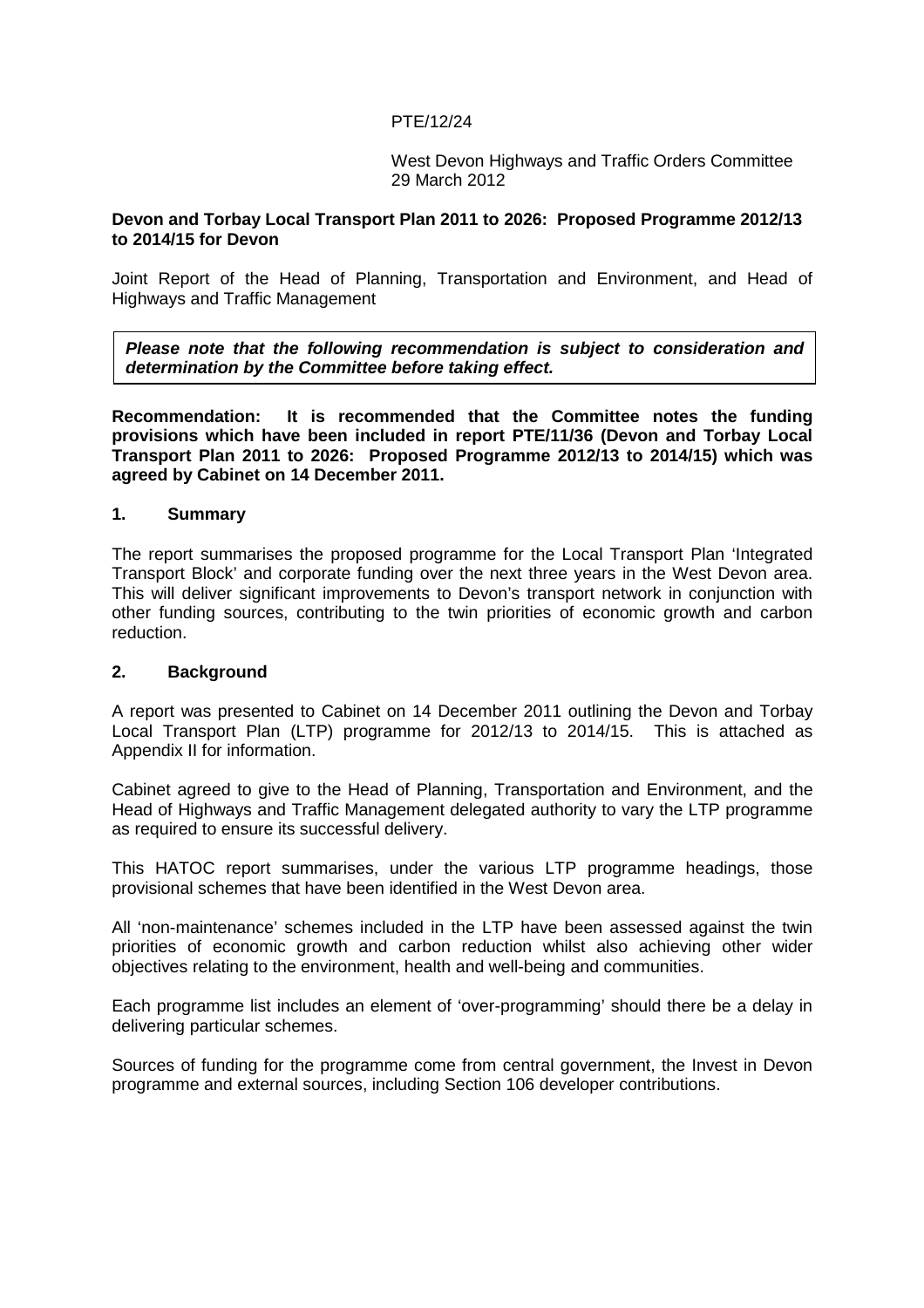## **3. Summary of Programmes for the West Devon Area for 2012/13**

#### **Highway Structural Maintenance**

A £2.32M programme of structural maintenance schemes has been identified within the West Devon area for 2012/13. In addition an estimated £0.39M will be spent on preparation and management (based upon a pro-rata calculation). The detailed programme was approved by Cabinet on 14 March 2012, including the following named schemes in West Devon:

| Road  | <b>Scheme Name</b>         | <b>County Electoral</b><br><b>Division</b> | <b>Treatment Type</b> | <b>Estimate</b><br>£'000 |
|-------|----------------------------|--------------------------------------------|-----------------------|--------------------------|
|       | <b>East Stockbeare to</b>  |                                            |                       |                          |
| A3072 | <b>Butterpits</b>          | Hatherleigh & Chagford                     | Patching/Resurfacing  | 150                      |
| A382  | <b>Easton</b>              | Hatherleigh & Chagford                     | Patching/Resurfacing  | 100                      |
| A386  | <b>Kitts Bridge</b>        | <b>Yelverton Rural</b>                     | Overlay               | 75                       |
|       | <b>New Bridge to South</b> |                                            |                       |                          |
| A390  | <b>Bedford Mine</b>        | Tavistock                                  | Resurface             | 50                       |
| A390  | <b>Boughthayes</b>         | Tavistock                                  | Resurface             | 75                       |

#### **Bridge Assessment and Strengthening (BAS)**

Schemes in this programme provide for Bridge Assessment and Strengthening. Following analysis the following schemes have been identified for completion in the West Devon District during 2012/13. Future years' BAS programmes for 2013/14 and 2014/15 will be developed nearer the time based upon the latest up-to-date technical information on the condition of structures.

| <b>Programme/Scheme</b>                                    | 2012/13 Allocation |
|------------------------------------------------------------|--------------------|
| Retaining Wall on C537 near Black Torrington               | 45,000             |
| Bridge on unclassified Road at Okehampton                  | 35,000             |
| Bridge on C472 North Tawton                                | 100,000            |
| Bridge on C510 near Buckland Monachorum                    | 40,000             |
| Road Edge Protection on unclassified road near Bere Alston | 10,000             |
| Total                                                      | £230,000           |

## **Casualty Reduction**

A review of collisions on Devon's roads and their cause is undertaken annually. From this review a programme of interventions are identified aimed at reducing casualties and to improve safety on key routes. These 'Casualty Reduction' schemes are then ranked in priority order based on an analysis of predicted casualty reductions likely to be achieved.

Following this year's prioritisation process, and having dealt with issues at other high priority sites over the past few years, there are currently no high priority schemes remaining within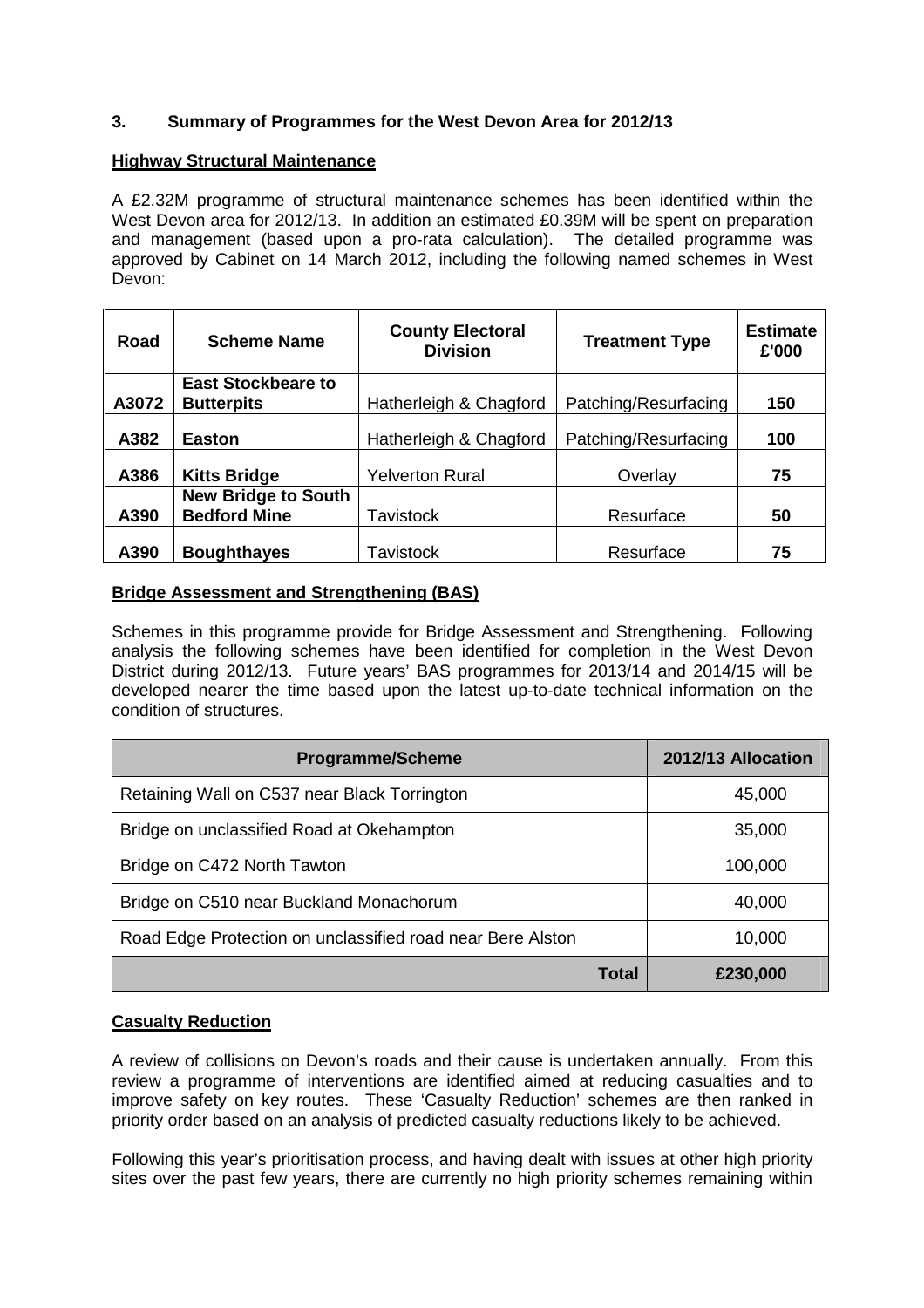the West Devon area in the 2012/13 countywide programme. The future programmes for 2013/14 and 2014/15 will be developed based on the latest information available at the time.

#### **Market and Coastal Towns Rural 'Foundation' Programme – Local Schemes**

The 'Market and Coastal Towns Rural Foundation Programme' is primarily a programme of minor highway improvements covering locations outside of Exeter. The programme comprises a package of schemes assessed against LTP objectives that aim to encourage economic growth and carbon reduction whilst also achieving other objectives relating to the environment, health and well-being and communities.

To determine the programme, potential minor schemes were initially identified by the Neighbourhood Highway Teams in liaison with local communities and local members. This resulted in the production of a 'long list' of schemes across the County. Each of these schemes has subsequently undergone a cost-benefit analysis to determine its priority ranking. This analysis takes into account the impact of the scheme in achieving LTP objectives and the scale of benefit to local communities (i.e. the number of people likely to benefit) against the cost and difficulty of delivering the scheme. As a result, those schemes which deliver greater benefits for less investment and which are relatively easy to implement will be prioritised over more difficult and costly schemes.

Following the prioritisation process the following provisional schemes have been identified for the West Devon area in 2012/13:

| <b>Provisional Schemes</b>         | <b>Scheme Details</b>                                                                              | <b>Preliminary</b><br><b>Estimate</b> |
|------------------------------------|----------------------------------------------------------------------------------------------------|---------------------------------------|
| Lifton Bus hardstanding            | Public transport facility                                                                          | £5K                                   |
| Aids to Movement:<br>District wide | Provision of dropped kerbs, etc. to<br>facilitate movement for those with mobility<br>difficulties | £10K                                  |
| Whitchurch Road<br>Footpath        | Provide missing footway link for 20m to<br>the north of Westmoor Park                              | £10 $K$                               |
|                                    | <b>£25K</b>                                                                                        |                                       |

#### **West Devon District:**

## **2012/13 Market and Coastal Towns Rural Foundation: Local Schemes**

This 2012/13 programme is the first year of a three year long programme which is being developed. This programme will be subject to regular review and change to ensure that objectives are being met and that value for money is being achieved. Typically additional new schemes may be identified and added if considered to be of a higher priority.

Based on scheme information currently available it is anticipated that within the West Devon District there will be approximately £18K investment in 2013/14 (year 2) and a further £40K in 2014/15 (year 3). Appendix I gives a list of indicative schemes and associated estimates.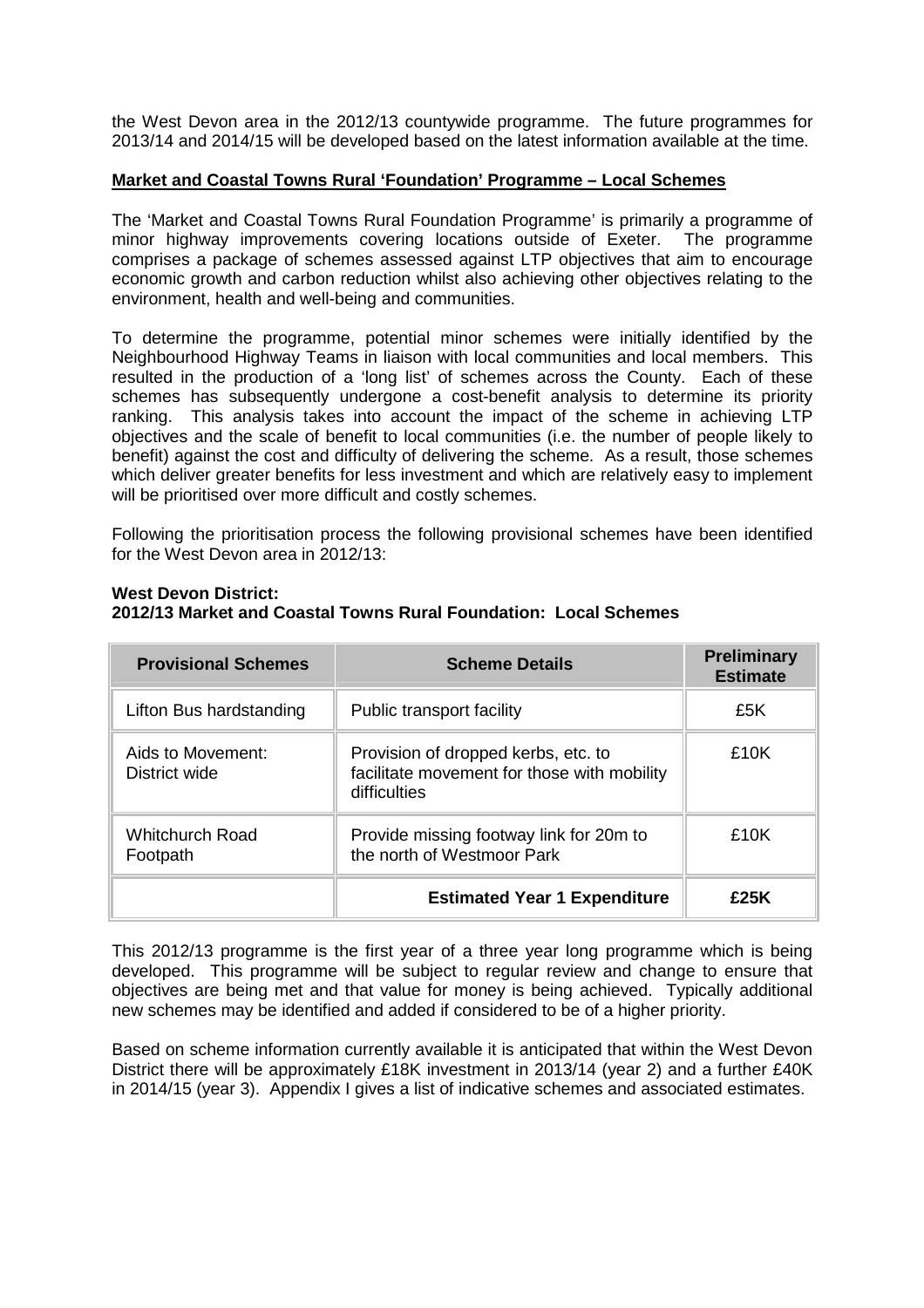## **Market and Coastal Towns Rural 'Foundation' Programme – Larger Schemes**

Improvements to the "Granite Way" at Bridestowe Station have been included in the 'Market and Coastal Towns Rural Foundation' larger scheme programme. This scheme will complete the gap in the route between Okehampton and Lydford. The Granite Way itself forms part of the Coast to Coast route between Ilfracombe and Plymouth. Preliminary design has indicated that the costs of the scheme will be in the region of £125k. An LTP allocation of £125k has been made in 2012/13 to complete the scheme in conjunction with an anticipated contribution from Dartmoor National Park of around £20,000.

## **Market and Coastal Towns and Rural Devon Targeted Capital Investment Programme**

The Targeted Capital Investment (TCI) programme is targeted at schemes that open up economic growth, particularly where it is essential to enabling new development. Schemes will be progressed through design and planning stages to be ready for construction as internal and external funds are identified.

Schemes to be progressed in West Devon in 2012/13 are outlined below with a budget of approximately £510,000.

Funding will be available to continue design and planning for the extension of the rail line between Bere Alston and Tavistock including structural and environmental survey work. The need for the scheme has been confirmed through the adopted West Devon Local Development Framework (LDF) Core Strategy to support growth in housing and employment at Tavistock (notably the southern urban extension), providing links to employment and facilities in Plymouth. It will also provide a rail gateway to the western edge of Dartmoor with onward bus and cycle links into the moor and Tavistock town centre.

Work will also continue on the design of the Okehampton Relief Road for the town centre including parallel improvements to the town centre itself. The need for the road was, like the Tavistock rail line, confirmed through the adopted West Devon LDF Core Strategy to support significant growth on the eastern edge of Okehampton.

## **Countywide Foundation Programme**

West Devon will also benefit from the planned investment in bus services across Devon through the introduction of smartcard facilities and real time information over the next three years. Smartcard facilities should be available on most services by the end of 2012/13 and real time information on bus running should be available by the end of 2014/15.

## **Corporate Medium Term Financial and Invest in Devon Programmes**

Gem Bridge on the Drakes Trail between Tavistock and Plymouth (also the Coast to Coast route) will have been substantially completed by Spring 2012 at a cost of over £2.3m. Work is also planned in 2012/13 to complete the adjoining route through Grenofen tunnel with available funding of around £222,000.

£250,000 of funding is available towards the construction of the new station at Okehampton East. This is being planned as part of the wider regeneration of Okehampton through the 'Opportunity Okehampton' initiative on the surrounding land alongside the eastern expansion of the town noted above. Parallel discussions are progressing on the provision of a regular rail service for the line to Exeter.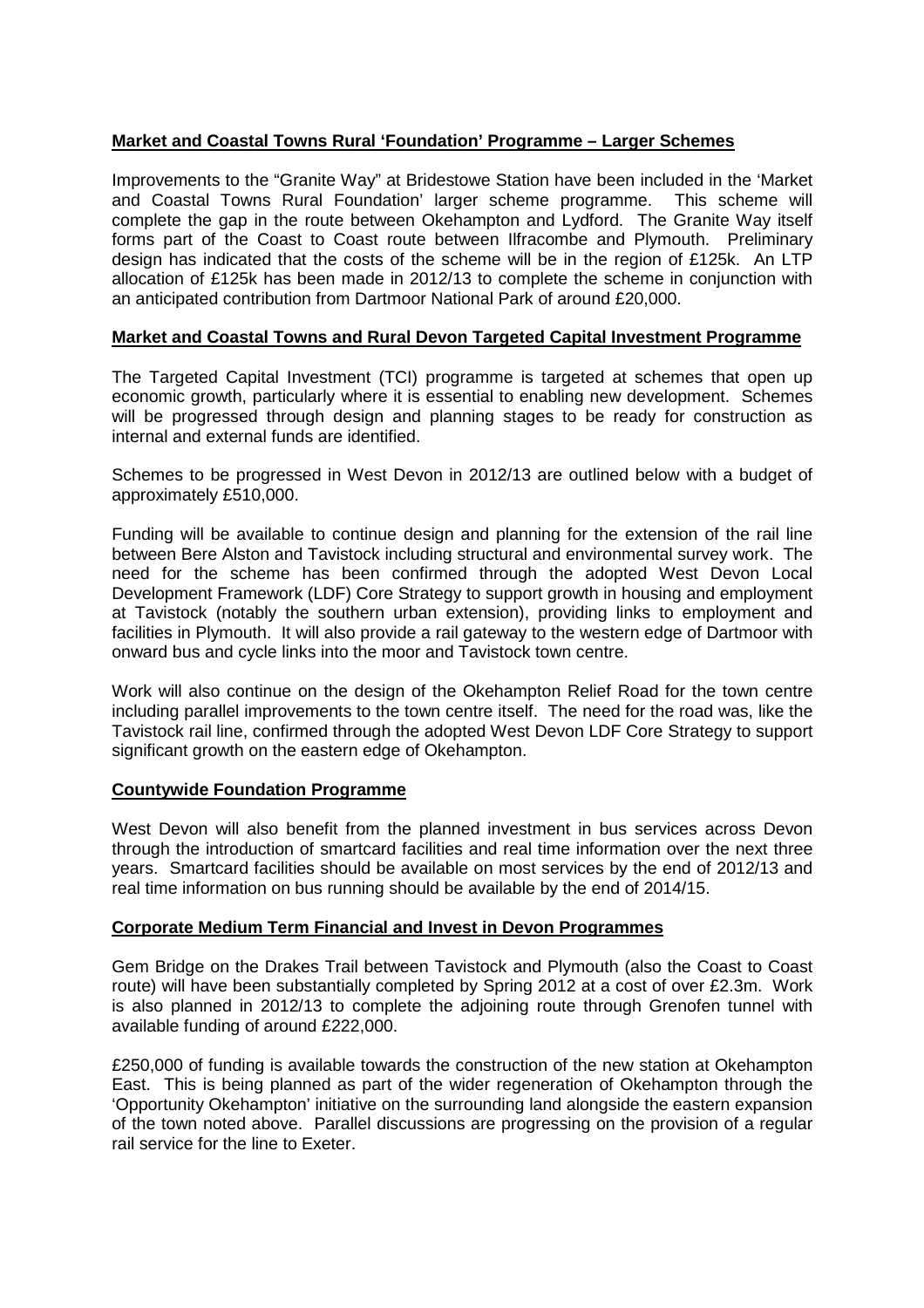## **West Devon Borough: Summary 2012/13 Programme**

The table below summarises the anticipated highway investment within the West Devon area for 2012/13:

| <b>Programme/Scheme</b>                                                          | 2012/13 Allocation |
|----------------------------------------------------------------------------------|--------------------|
| Highway Structural Maintenance - Resurfacing                                     | 2,326,000          |
| Highway Structural Maintenance – Preparation & Management<br>pro-rata estimate   | 390,000            |
| Bridge Assessment and Strengthening                                              | 230,000            |
| <b>Casualty Reduction</b>                                                        | Nil.               |
| Market and Coastal Towns and Rural Devon Foundation<br>Programme - Local Schemes | 25,000             |
| Market and Coastal Towns and Rural Devon Foundation<br>Programme - Major Schemes | 125,000            |
| Market and Coastal Town Targeted Capital Investment (TCI)<br>programme           | 510,000            |
| Corporate Medium Term Financial and Invest in Devon programmes                   | 472,000            |
| Total                                                                            | £4,078,000         |

## **4. Sustainability Considerations**

The objectives and strategies of the Devon and Torbay Local Transport Plan aim to improve travel choices and reduce unnecessary use of the private car as a contribution to improving Devon's environmental, social and economic well being.

## **5. Carbon Impact Considerations**

The programmes in this report have been designed bearing in mind the effect on carbon emissions and overall have a positive impact.

## **6. Equality Considerations**

An Equality Impact and Needs Assessment (EINA) was undertaken for the Local Transport Plan 2006-2011, which set out the 2010/11 programmes. No negative impacts were identified.

## **7. Legal Considerations**

There are no specific legal considerations arising from this report. Specific considerations arising from individual schemes will be reported as part of the scheme approval process.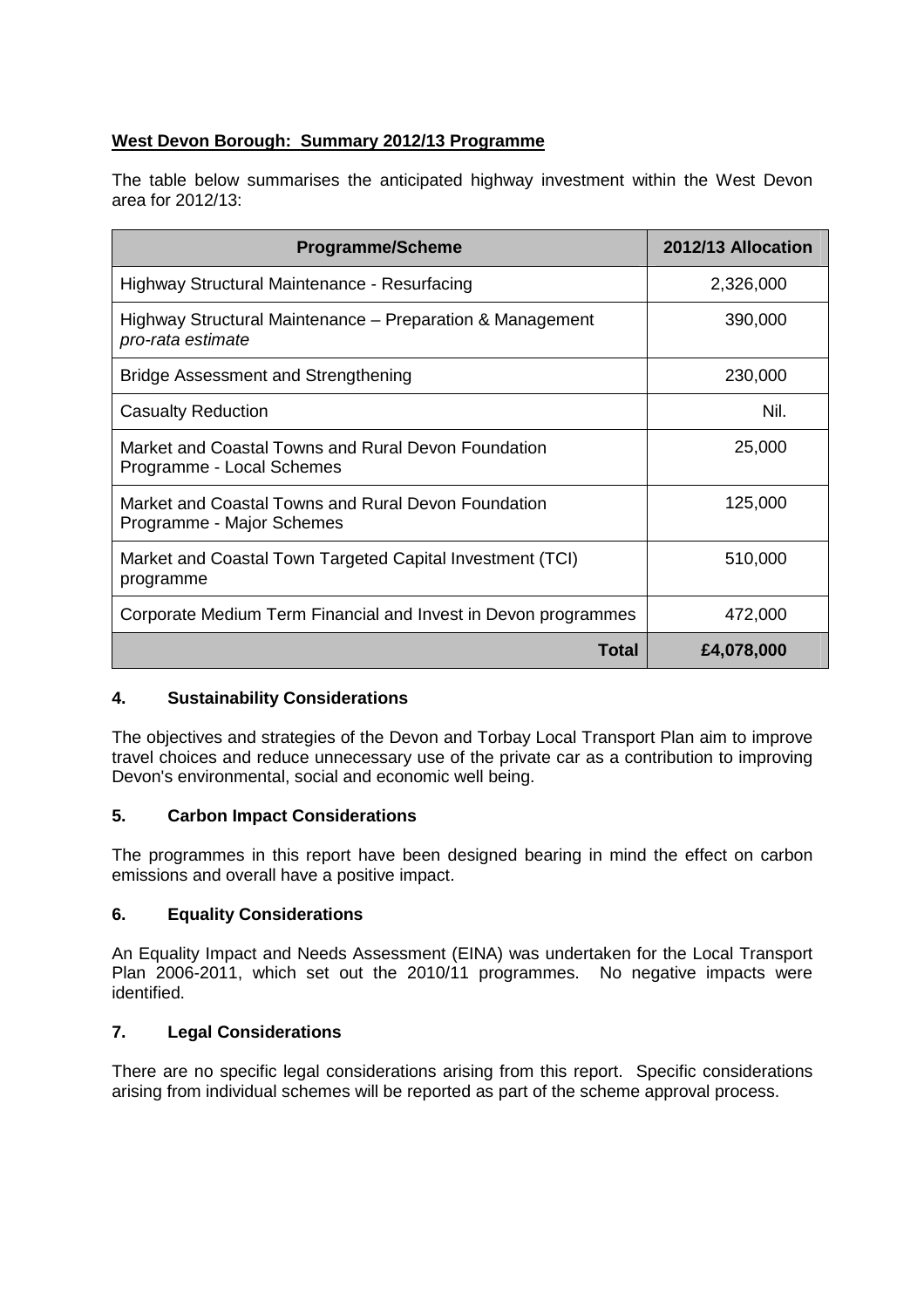## **8. Risk Management Considerations**

The programmes have been designed to maximise their deliverability taking into account factors such as land.

Risks associated with individual schemes will be reported as part of the scheme approval process.

## **9. Options/Alternatives**

The programmes set out in this report have been developed to maximise the efficiency of transport across all modes, whilst following the principles of the strategies set out in the Local Transport Plan. The programmes are under continuous review to reflect transport need and changing circumstances.

#### **10. Reason for Recommendation/Conclusion**

The recommendations promoted in this report have followed the principles and objectives set out in "Devon on the Move". The programme proposed in this report continues the implementation of the agreed objectives throughout the West Devon area as part of the Devon and Torbay Local Transport Plan 2011 to 2026.

> Dave Black Head of Planning, Transportation and Environment Lester Willmington Head of Highways and Traffic Management

## **Electoral Divisions: All in West Devon Borough**

Local Government Act 1972: List of Background Papers

Contact for enquiries: Andrew Ardley

Room No. AB3 Lucombe House

Tel No: (01392) 383528

Background Paper **Date Date Contract Contract Paper Contract Paper Contract Paper Contract Paper Contract Paper Contract Paper Contract Paper Contract Paper Contract Paper Contract Paper Contract Pa** 

None

aa130312wdh sc/cr/LTP programme 12-13 to 14-15 west devon 04 hq 200312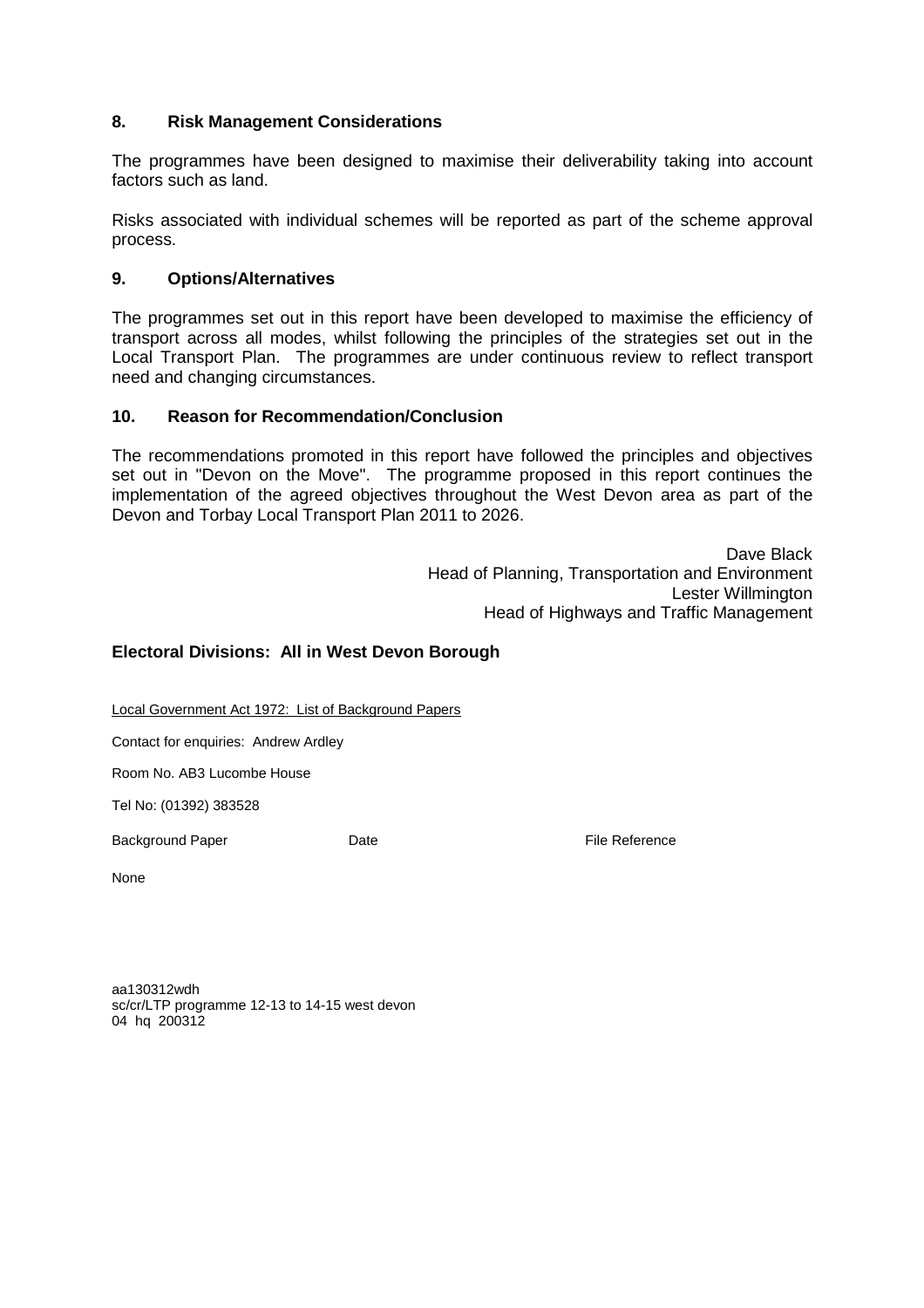## **West Devon Borough: Market and Coastal Towns Rural Foundation: Minor Schemes**

| 2012/13 Schemes                 | <b>Scheme Details</b>                                                                           | £000's |
|---------------------------------|-------------------------------------------------------------------------------------------------|--------|
| <b>Year 1 Schemes - 2012/13</b> |                                                                                                 |        |
| Lifton Bus hardstanding         | Public Transport facility at Lifton                                                             | 5      |
| Aids to Movement: District wide | Provision of dropped kerbs, etc. to facilitate movement for those with mobility<br>difficulties |        |
| Whitchurch Road Footpath        | Provide missing footway link for 20m to the north of Westmoor Park                              | 10     |
|                                 | <b>Year 1 Sub-Total</b>                                                                         | 25     |
| <b>Year 2 Schemes - 2013/14</b> |                                                                                                 |        |
| Aids to Movement: District wide | Provision of dropped kerbs, etc. to facilitate movement for those with mobility<br>difficulties | 10     |
| A382, Exeter Road Whiddon Down  | Pedestrian refuge                                                                               | 8      |
|                                 | <b>Year 2 Sub-Total</b>                                                                         | 18     |
| <b>Year 3 Schemes - 2014/15</b> |                                                                                                 |        |
| Aids to Movement: District wide | Provision of dropped kerbs, etc. to facilitate movement for those with mobility<br>difficulties | 10     |
| A386 Mary Tavy Footway Link     | Footway link to local sports facilities.                                                        | 30     |
|                                 | <b>Year 3 Sub-Total</b>                                                                         | 40     |
|                                 | Market & Coastal Towns Local Schemes 3 Year Programme Total                                     | 83     |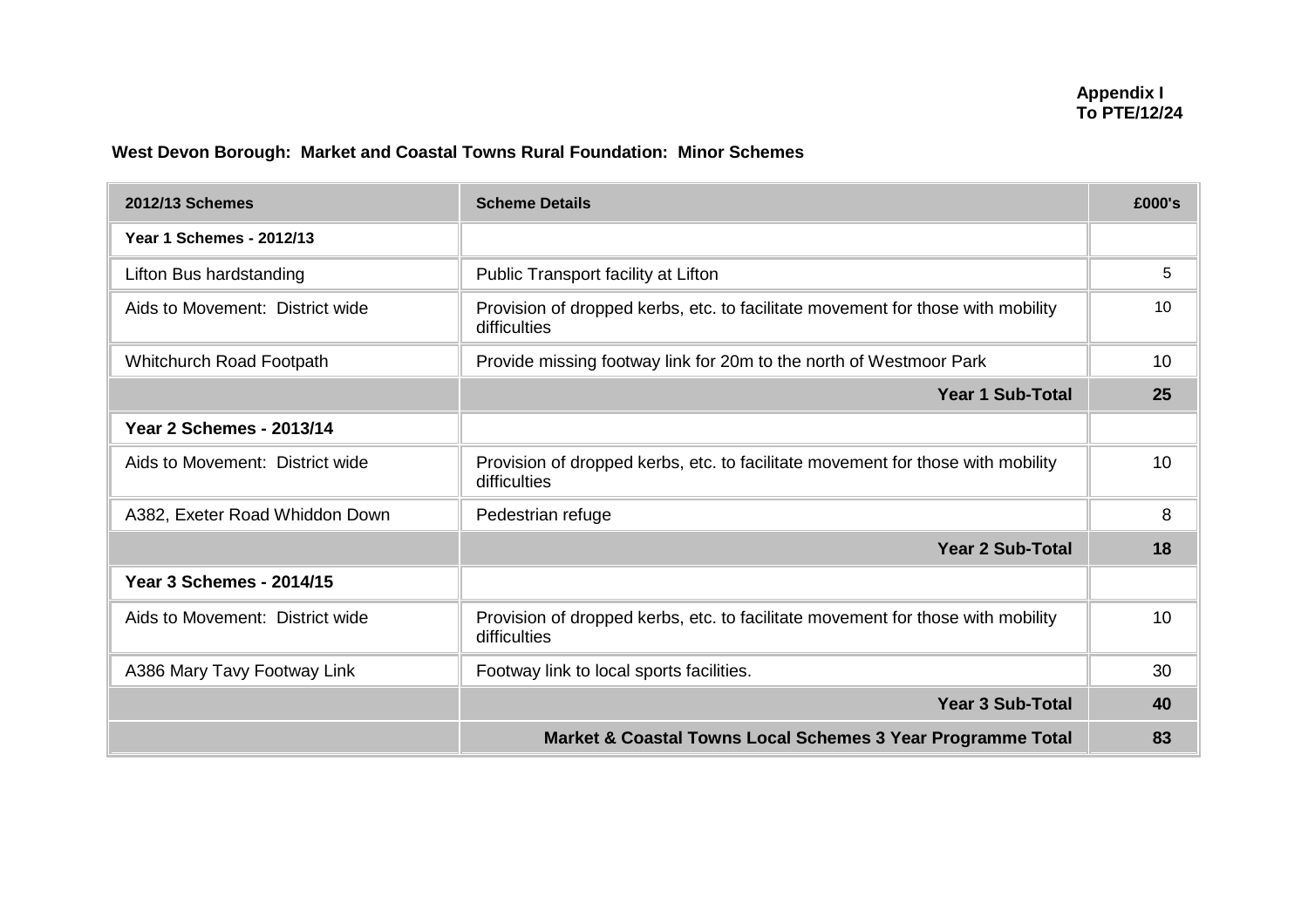## **Appendix II To PTE/12/24**

#### PTE/11/36

Cabinet 14 December 2011

#### **Devon and Torbay Local Transport Plan 2011 to 2026: Proposed Programme 2012/13 to 2014/15 for Devon**

Joint report of the Head of Planning, Transportation, and Environment, and Head of Highways and Traffic Management

Please note that the following recommendations are subject to consideration and determination by the Cabinet (and confirmation under the provisions of the **Council's Constitution) before taking effect.** 

#### **Recommendation: It is recommended that:**

- **(a) the proposed allocation of Local Transport Plan Integrated Block funding for the years 2012/13 to 2014/15 is approved;**
- **(b) the programme is updated on an annual basis to reflect the latest priorities and circumstances;**
- **(c) the Heads of Planning, Transportation and Environment, and Highways and Traffic Management, in consultation with the Cabinet Member for Highways and Transportation, be given delegated authority to vary the programme as required.**

### **1. Summary**

The report sets out the proposed programme for the Local Transport Plan Integrated Block funding over the next three years. This will deliver significant improvements to Devon's transport network in conjunction with other funding sources, contributing to the twin priorities of economic growth and carbon reduction.

#### **2. Background**

The Devon and Torbay Local Transport Plan strategy document was adopted by the County Council at its meeting on 17 February 2011 with the accompanying Implementation Plan for Devon being approved by Cabinet on 9 March 2011. The 2011/12 programme was also approved by Cabinet at the same meeting.

The Local Transport Plan is one of the key strategy documents that form the basis of the Council's Strategic Plan, the revised version of which (2011-2015) is expected to be published shortly. Both plans highlight the importance of the twin priorities of economic growth and carbon reduction whilst also achieving other objectives relating to the environment, health and well-being and communities.

The Government allocated a total of £19.025m in Integrated Block funding over the four year period from 2011/12 to 2014/15. This was awarded as cash grant as opposed to borrowing approvals which has had benefits in terms of spending flexibility and reducing the impact on the authority's capital borrowing limits. £4.106m of the funding is being spent in the current financial year of 2011/12 leaving £14.919 for the remaining three financial years. The grant level is confirmed for 2012/13 but indicative only for 2013/14 and 2014/15. LTP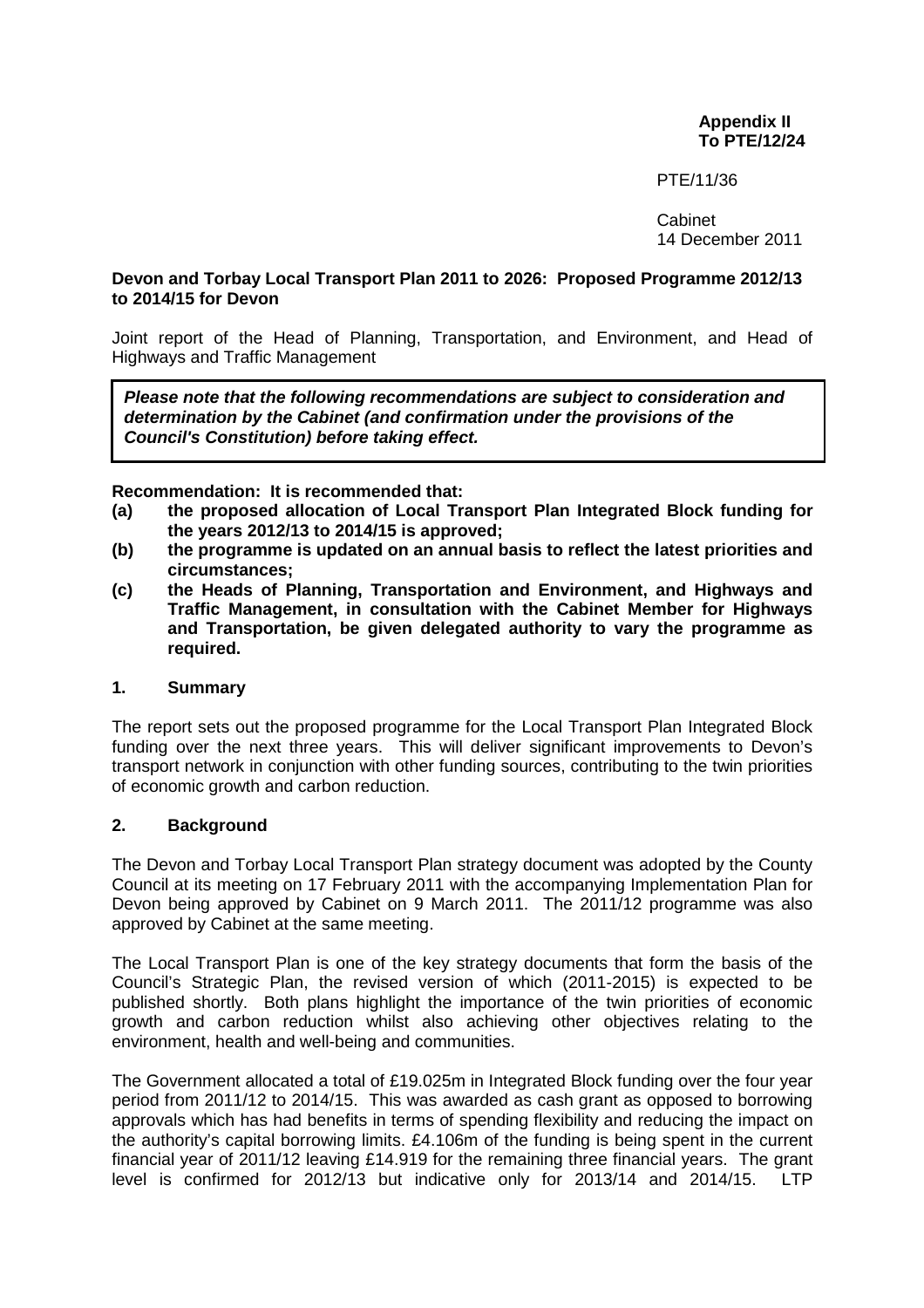Maintenance Block capital funding is awarded separately and totals £100.005m over the three year period.

The Integrated Block is only one element of the authority's capital spending on transport. For the three year period in question, the Medium Term Capital Plan (MTCP) includes in the region of £15m for transport related projects funded by unsupported borrowing, capital receipts and Investing in Devon monies. In addition to this there will be funding from the Access to Work LSTF bid. This will be supplemented by other streams of funding as they are awarded or negotiated during the period including S106 contributions, external contributions from partner bodies and local authorities, European funding and two additional planned bids for LSTF funding (Two Moors and Access to Rail Stations). The authority has a track record of successfully generating additional funding from local, national and international sources and this is expected to continue despite the challenging economic conditions.

The Government has made it clear in a number of announcements and decisions that they see investment in transport infrastructure as a priority for enabling economic growth and that capital funding will be made available through a variety of funding streams. In addition the authority will receive 20% of New Homes Bonus funding direct from Government although no decisions have been made on what proportion will be spent on transport. The nature of contributions from development will be changing with the advent of the Community Infrastructure Levy and as District Councils, in close discussion with the County Council and other infrastructure providers, produce charging schedules.

In total there is an indicative level of around £32m in capital investment in transport schemes in the next three years which will be supplemented by the additional sources noted above. These figures do not include awards for major schemes including that at Junction 29 of the M5 currently under construction, and the joint bid with Torbay for the South Devon Link Road which was approved in the Chancellor of the Exchequer's Autumn Statement. In addition Crediton Link Road will be delivered in this period.

## **3. Proposal**

A three year programme has been developed to enable more efficient forward design and consultation on schemes that may take several years to develop whilst also giving a clearer picture of how schemes will work together to deliver the LTP strategy. This also enables better utilisation of funding sources by matching schemes to each one and combining funding sources as required. The greater certainty has been made possible by the award of cash grant for the Integrated Block rather than borrowing approvals by the Department of Transport. Cabinet will be asked to approve any significant changes as necessary.

The three year integrated block programme has been developed from the principles and priorities set out in the LTP strategy document and the accompanying Implementation Plan. The sub-programmes that will deliver these are set out below with further detail in Annex 1. The sums shown include an element of over programming for slippage of around 10%.

## **Targeted Capital Investment (TCI) programme - £6.215m**

This element of the programme is focussed on schemes that make a significant contribution to achieving growth and carbon reduction and which are integral to the Infrastructure Plans supporting the significant economic growth planned across Devon in the next 15 to 20 years. There are two elements to the programme – forward design including land acquisition and scheme implementation.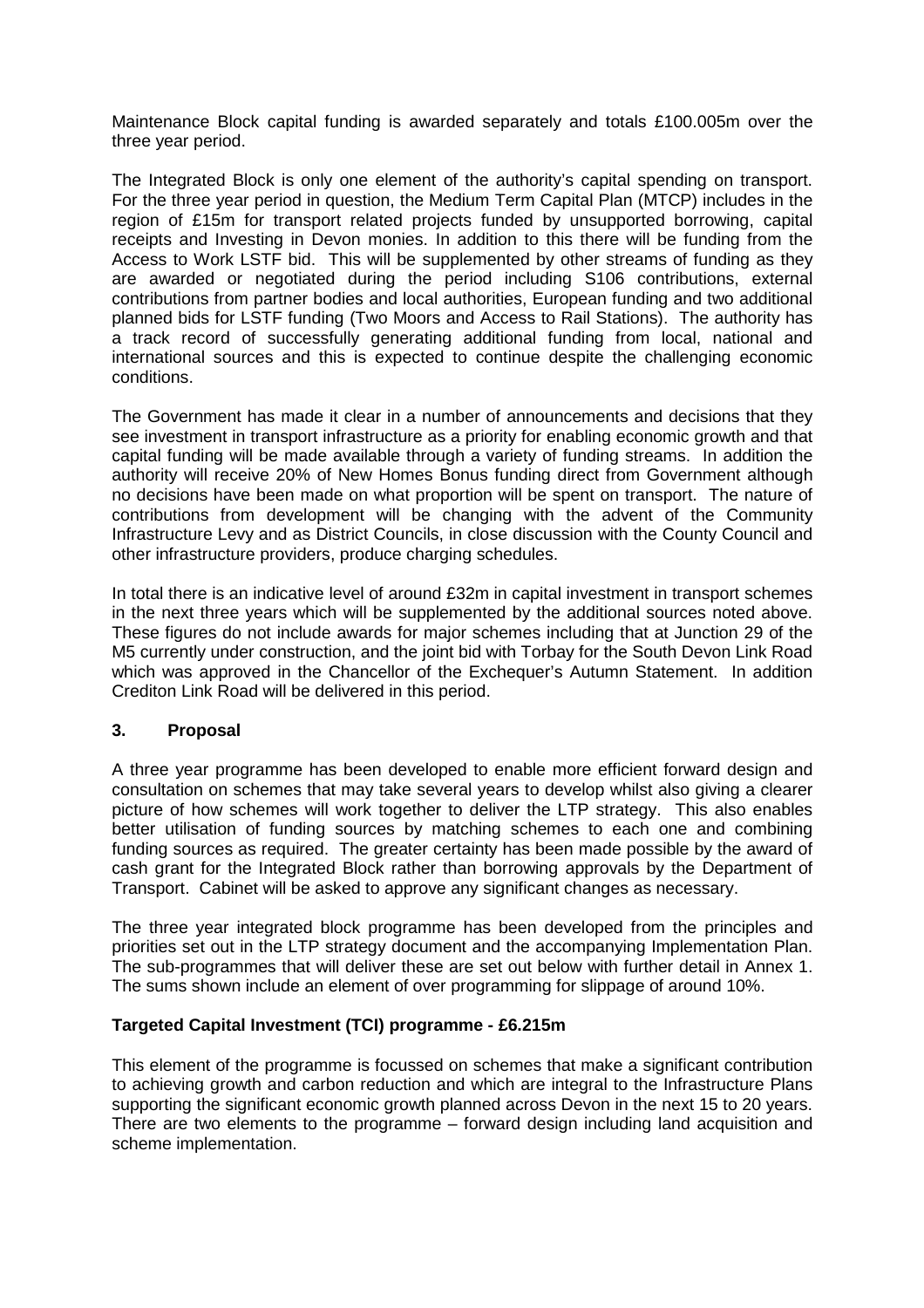#### Forward Design - £2.665m

As noted in the draft Strategic Plan, Devon faces the twin challenges of a significant planned growth in population and generate sustained economic growth over the next 15-20 years whilst also maintaining and improving a high quality environment and quality of life that themselves are important conditions for economic growth in the county. The County Council is working closely with District Councils to plan the required infrastructure that enables development and growth. This relationship, including the Duty to Co-operate, is reinforced by the draft National Planning Policy Framework and the Localism Bill that has recently received Royal Assent.

The programme builds on the TCI programme begun in the current 2011/12 financial year, bringing a number of schemes towards readiness for implementation when funding becomes available. This includes traffic surveys and modelling, geotechnical, structural and soil surveys, flood risk assessments, consultation, environmental assessments and planning / Transport and Works Act approvals as appropriate.

Particular emphasis is given to schemes that will unlock growth in key employment centres where these are allocated sites in adopted or emerging Local Development Framework (LDF) Core Strategies or Local Plans. The programme is split into two sections – one for Exeter / East of Exeter and the other for Market and Coastal Towns and Rural areas.

The Exeter TCI design programme will continue to progress infrastructure that will support the delivery of Cranbrook and the urban extensions to the east of the city. These developments and the supporting infrastructure have been identified in the Exeter LDF Core Strategy which has now been approved by an Inspector as sound. New and improved rail stations are within the Countywide Foundation programme.

Outside Exeter further progress will be made with key infrastructure schemes that will enable housing and economic growth in key locations such as Tiverton, Barnstaple and Newton Abbot as well as Exmouth, Totnes, Tavistock, South Molton and Bideford. These include progressing the proposed extension of the rail line between Bere Alston and Tavistock towards a Transport and Works Act application, junction improvements on the A361 and A39 between South Molton, Barnstaple and Bideford and access roads and other improvements in Cullompton, Tiverton and Okehampton.

#### Scheme Implementation £3.55m

Schemes will be brought forward for implementation as funding packages are assembled. Schemes that include funding from the proposed three year Integrated Block programme will include that in Exeter City Centre at London Inn Square (along with supporting works on surrounding routes), improving the Bridge Road corridor to provide two lanes outbound and the first phase of the Alphington Park and Ride scheme, subject to planning approval, which was supported by the inspector for the Exeter LDF Core Strategy. The additional Park and Ride site, in conjunction with the Devon Metro rail package, continues the implementation of the strategy to cater for growth in travel to the city centre through non-car modes. The intention is that once the proposals for new railway stations (e.g. Cranbrook, Newcourt) have been taken through the design phases using LTP funding, their implementation will be funded by the adjacent development.

The London Inn Square scheme will be funded in partnership with Exeter City Council and will represent an important step in the continued strengthening of the city centre's economic role, building on the opening of the John Lewis store later in 2012.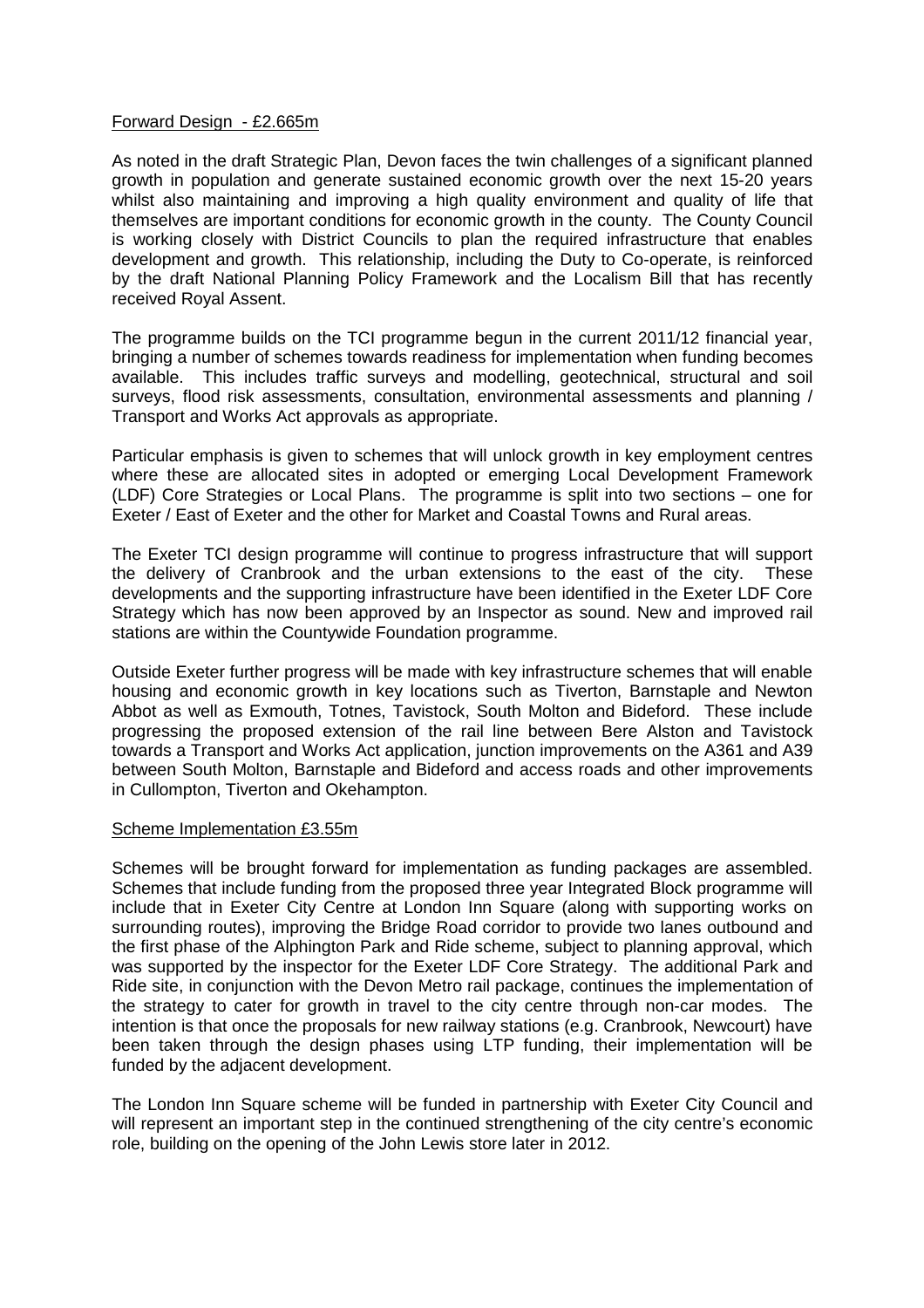A number of TCI schemes outside Exeter including A361/A39 junctions in North Devon, M5 Junction 27, A3052/A376 Clyst St Mary and development related schemes in Teignbridge could potentially be brought forward for construction if there is slippage.

### **Foundation Programme - £10.851m**

The foundation programme is focussed on the implementation of enhancements to the sustainable transport network and is closely linked to the Local Sustainable Transport Fund's programme. The programme is split into three elements – Countywide Foundation, Exeter Foundation and Market and Coastal Town and Rural Devon Foundation programmes.

#### Countywide Foundation - £2.295m

Step changes in Devon's public transport network form the basis of this programme. This includes an extensive programme of forward design work to progress the implementation of new rail stations at Newcourt and Marsh Barton towards fruition, investigation of track capacity improvements on the Waterloo line and a range of station facility and access improvements across the Devon Metro area. This is likely to include Exeter Central, Newton Abbot and Barnstaple and complements improvements being funded by the rail industry and Department of Transport. The provision of improved interchange facilities with other transport modes is a key priority of this programme.

The programme also includes provision for the creation of a modern countywide real time information system for bus routes, including the upgrading of the current Exeter system to the latest standards. This will offer a wide range of benefits including the provision of up to date information to bus users wherever they are in Devon, bus priority at traffic signals to improve punctuality and reliability and the ability for operators to have much greater control over and information on bus running, both in real time and analysing historic performance. The system is expected to offer reliability benefits compared to the one currently in use in Exeter. The opportunities for an integrated system with Plymouth and Torbay will be explored.

## Exeter Foundation - £1.275m

This programme will continue to build on the success of the Cycle Exeter (Cycle Demonstration Town) project by continuing to invest in the increasingly popular network based on primary and secondary routes as identified in the Local Transport Plan. Links to employment areas will be a particular focus with supporting funding anticipated from the LSTF Access to Work programme including revenue based measures such as travel planning that are essential to its success.

The Foundation programme will also support a number of smaller local schemes that make a difference to communities as well as continued investment to reduce the number of accidents through casualty and severity reduction schemes, the majority of which benefit pedestrians and cyclists.

The Exeter area will benefit from the rail investment programme in the Countywide Foundation programme.

## Market and Coastal Town and Rural Devon Foundation Programme - £7.281m

A key part of this programme builds on the past and planned further investment in strategic walking and cycling routes through the corporate capital and Invest in Devon programmes. It aims to spread the success and culture of the Exeter cycling project to the market and coastal towns by making cycling as attractive and practical option as possible for utility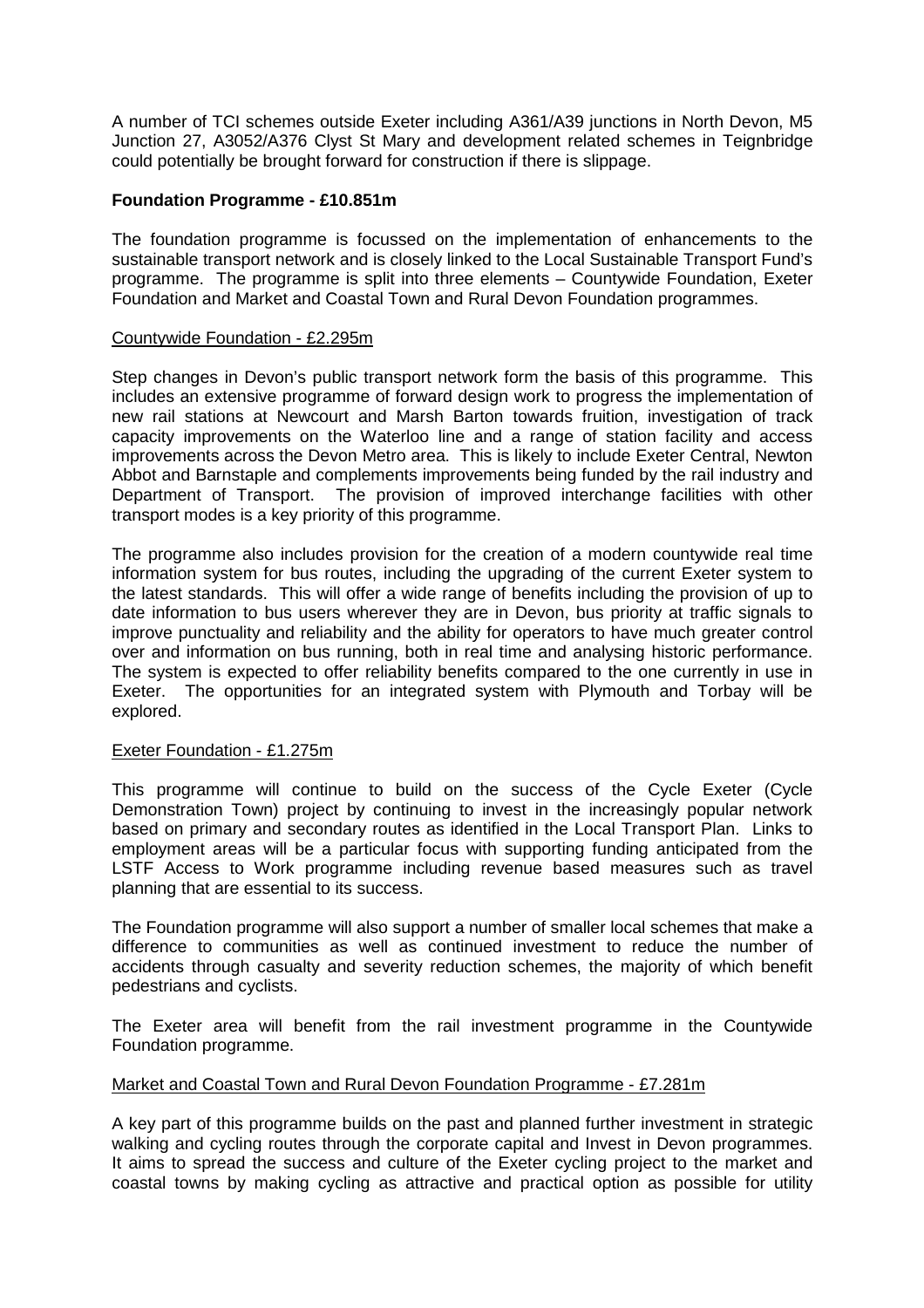based journeys such as employment and education as well as providing access to green infrastructure, supporting access to town centres and economic growth through tourism. It includes a programme of investment across many towns and rural areas completing key missing links on the strategic network, linking towns and villages to strategic routes and ensuring cycle parking is available in a consistent and well planned manner.

Investment in sustainable accessibility is planned for the Kingskerswell area to complement the South Devon Link Road major scheme that received confirmation of funding in November. This will include design and consultation and initial construction phases on both changes to the current main corridor through the village and the proposed valley cycle route connecting to both Torbay and Newton Abbot.

Investment in car sharing and car club facilities, in conjunction with facilities for walking and cycling, will extend choice of travel options for sustainable modes, reduce congestion, improve accessibility and contribute to economic growth by reducing personal and business travel costs. In addition there is an intention to develop Park and Change sites on the edge of market towns that could become multi-modal interchanges including cycle parking facilities and bus stops. In some limited circumstances additional new sites may be considered. It is possible that there may be opportunities to encourage the development of electric car usage by using car clubs as a focal point.

Funding has been set aside for supporting economic growth in town centres through well targeted enhancement and similar schemes that create an attractive environment for business, leisure users and shoppers. Schemes will often be progressed in conjunction with other partners and / or planning proposals.

The investment from the Integrated Block element of the LTP is anticipated to be supported by other sources of funding including the LSTF Access to Work programme covering the Exmouth, Exeter, Newton Abbot and Totnes areas.

There will be continued investment in the Casualty and Severity Reduction programme. In addition there will be a focussed programme of investment in bus waiting facilities, complementing commercial investment on key corridors. There will also be a fund for local small scale schemes where identified as a priority by communities and local members.

## **4. Consultations/Representations/Technical Data**

The Local Transport Plan was the subject of extensive consultation with both the public and key stakeholders across Devon during its development. The programme has been developed based on the final plan and an analysis of scheme deliverability and affordability. The programme is also strongly guided by the development and objectives of the Local Development Frameworks/Local Plans which will themselves have been the subject of extensive local consultation and independent examination.

There has been, or will be, detailed consultation as appropriate on individual schemes as they are progressed towards implementation.

The three year programme will be reviewed continuously to take account of changing circumstances and feedback from stakeholders, partners and the public.

## **5. Financial Considerations**

This report sets out the proposed programme to be funded from the Integrated Block element of the Department of Transport's Local Transport Plan grant. An over programming allowance of around 10% has been made to account for potential slippage in delivery due to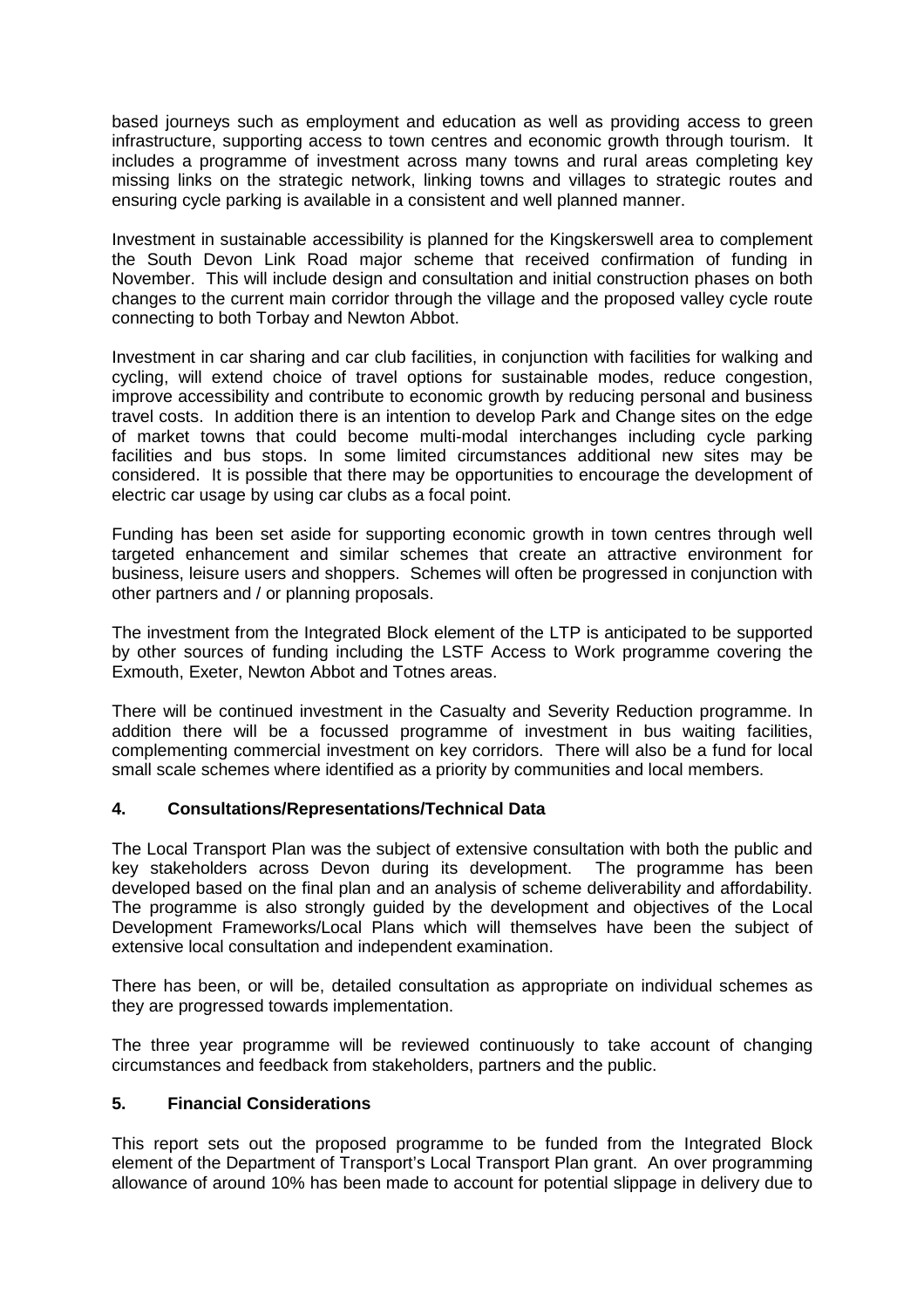issues such as land. This funding will be complemented by other sources such as LSTF Access to Work, S106 and external contributions, as well as being combined with corporate capital and Invest in Devon funding where appropriate. Bids are currently being developed for two further Local Sustainable Transport Fund packages in partnership with other authorities: 'Two Moors' with Somerset County Council and Dartmoor and Exmoor National Parks and 'Access to [rail] Stations' with Sustrans and a grouping of other local authorities. Any successful awards will be announced by the Government in June 2012 with funding for the 2012/13, 13/14 and 14/15 financial years.

Design and consultation work for larger schemes in the TCI programme will enable bids or negotiations for other sources of funding from various sources including New Homes Bonus, Local Development Framework or Local Plan Infrastructure Plans and external grants or awards. It is important that schemes are as ready for construction as possible as this is often a key criteria in awarding funds.

## **6. Sustainability Considerations**

The LTP was developed around the twin priorities of economic growth and carbon reduction whilst also reflecting the closely linked importance of a high quality environment and positive social impact.

The programme set out in this report promotes economic growth in a number of ways: preparing for schemes that will unlock housing and employment growth, reducing local congestion, improving the accessibility and environment of town centres and improvements to the accessibility of employment opportunities. Family and business budgets will also benefit from opportunities for lower cost and more flexible travel.

The programme and individual schemes will be designed to minimise any direct impacts on the historic and natural environment and some will enable actual enhancement. A Strategic Environmental Assessment (SEA) and Health Impact Assessment (HIA) were produced as part of the Local Transport Plan's development.

Several schemes form part of Air Quality Action Plans designed to address identified air quality problems in a number of locations around the County. Air quality improvements are one element of the LTP's strategy to improve health levels in Devon, supporting the significant contribution that will be made by the investment in walking and cycling.

There are positive social benefits from improvements in access to green infrastructure, increasing local travel options and access to services and employment.

## **7. Carbon Impact Considerations**

The programme set out in this report is expected to have a strong positive carbon impact. Many of the schemes will contribute towards reducing the number of short car trips in and around urban areas, particularly those associated with employment and education. The capital investment is supported by revenue based measures developed with LSTF funding. Measures are included to encourage more efficient use, and therefore reduced carbon generation, of cars through car sharing and car clubs, the latter making walking, cycling and public transport use more practical for many journeys.

Highways based measures such as junction improvements will reduce carbon generation through lower levels of congestion.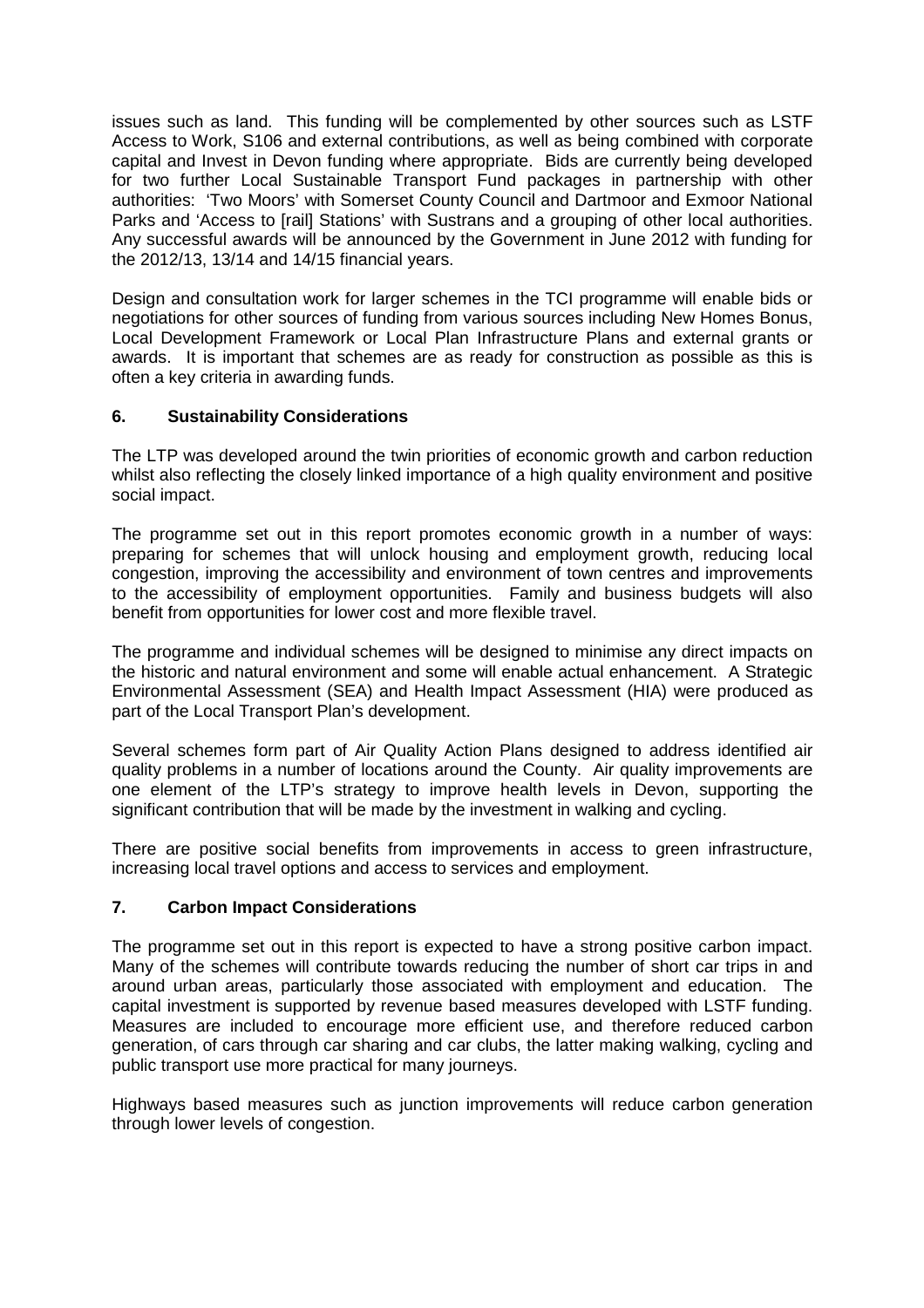## **8. Equality Considerations**

An Equality and Impact Needs Assessment (EINA) was undertaken for the LTP strategy as a whole. Individual schemes or groups of schemes may require their own specific EINAs depending on their scale.

## **9. Legal Considerations**

There are no specific legal considerations related to this programme but these will need to be addressed on a scheme by scheme basis as they are developed. Any considerations for a specific scheme will be reported through the appropriate committee or Cabinet member.

#### **10. Risk Management Considerations**

No specific risks have been identified in relation to the overall programme other than the financial considerations noted above. Risks associated with individual schemes will be addressed through the appropriate approval process.

#### **11. Options/Alternatives**

Alternative strategies and implementation options were considered as part of the development of the LTP, resulting in the final adopted Strategy and Implementation Plan documents. Schemes have been assessed for their fit with the strategy and their deliverability. The programme will be reviewed annually to ensure that it reflects the latest circumstances and the availability of matching or alternative funding.

#### **12. Reason for Recommendation/Conclusion**

The proposed programme is consistent with the LTP Strategy and Implementation Plans and the emerging Strategic Plan and delivers positive outcomes across Devon which are good value for money.

> Dave Black Head of Planning, Transportation and Environment Lester Willmington Head of Highways and Traffic Management

#### **Electoral Divisions: All**

Cabinet Member for Highways and Transport: Councillor Stuart Hughes

Strategic Director, Place: Heather Barnes

Local Government Act 1972: List of Background Papers

Contact for enquiries: Andrew Ardley

Room No. AB3 Lucombe House

Tel No: (01392) 383528

Background Paper **Date Date Containers** Date **File Reference** 

Nil

aa2911cba LTP3 hk 04 051211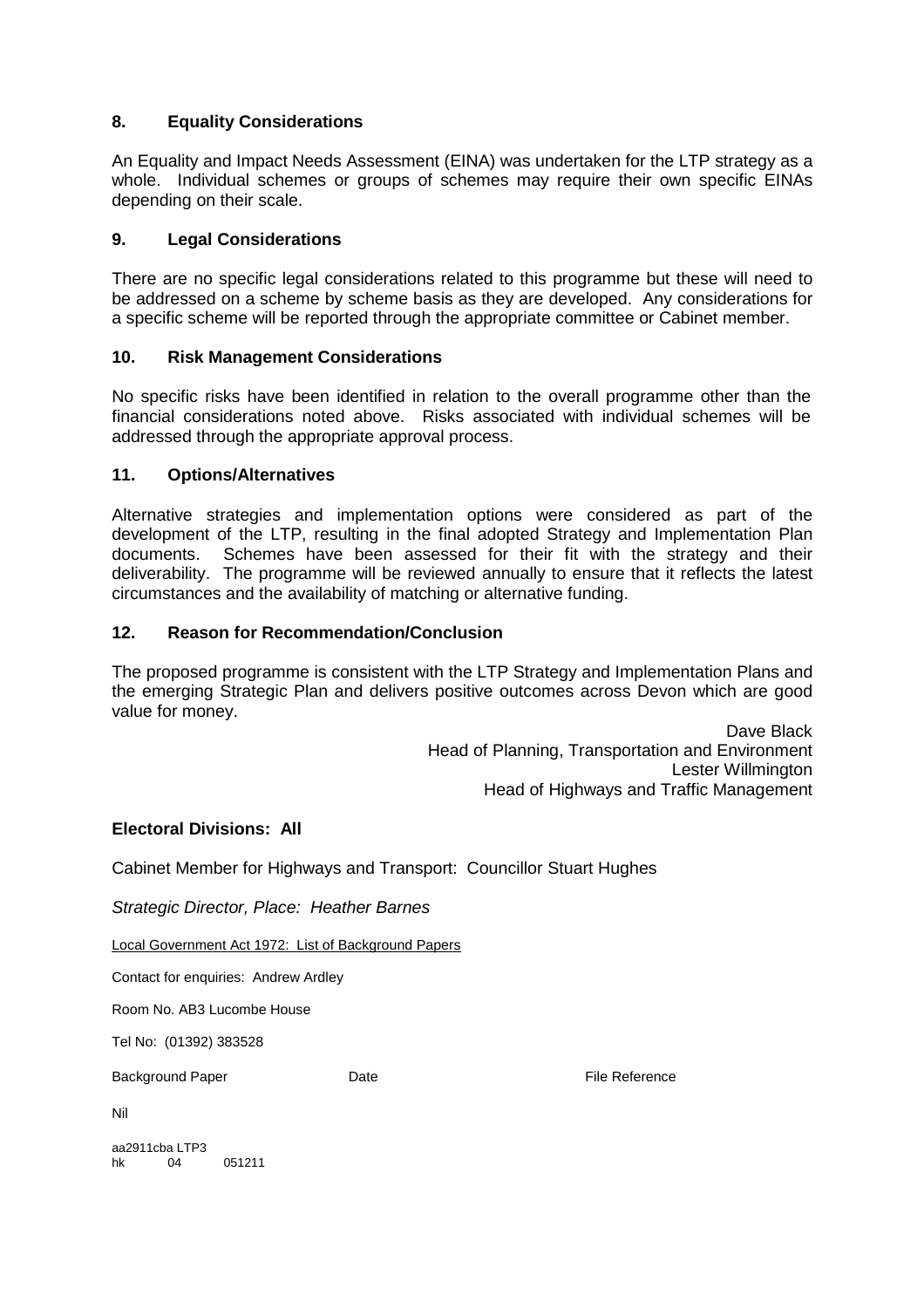## **Annex 1 To PTE/11/36**

## **Summary of Integrated Block Programme 2012/13 to 2014/15**

| <b>Programme</b>                          | 2012/13 | 2013/14 | 2014/15 | <b>Total</b> |
|-------------------------------------------|---------|---------|---------|--------------|
|                                           |         |         |         |              |
| Countywide Foundation                     | 645     | 705     | 945     | 2,295        |
| Market and Coastal Town and Rural         |         |         |         |              |
| Devon Foundation                          | 2,716   | 1,465   | 3,100   | 7,281        |
| Market and Coastal Town and Rural         |         |         |         |              |
| Devon Targeted Capital Investment         | 945     | 700     | 700     | 2,345        |
| <b>Exeter Foundation</b>                  | 425     | 425     | 425     | 1,275        |
| <b>Exeter Targeted Capital Investment</b> | 650     | 1,720   | 1,500   | 3,870        |
| Total                                     | 5.381   | 5.015   | 6,670   | 17,066       |

Note: Totals include an allowance of around 10% over programming for slippage

## **Countywide Foundation Programme 2012/13 to 2014/15**

|                                         | <b>Notes</b>                                                                                                                                                                                                            | 2012/13 | 2013/14 | 2015/16 | <b>Total</b> |
|-----------------------------------------|-------------------------------------------------------------------------------------------------------------------------------------------------------------------------------------------------------------------------|---------|---------|---------|--------------|
| <b>Scheme</b>                           |                                                                                                                                                                                                                         | £,000   | £,000   | £,000   | £,000        |
| <b>Extending Bus RTPI</b><br>Countywide | Includes replacement of the current<br>Exeter system                                                                                                                                                                    | 50      | 200     | 600     | 850          |
| Devon Metro Station<br>programme        | Design of new stations at Marsh Barton<br>and Newcourt and improvements to<br>existing stations (as well as access to<br>them) including, but not limited to, Exeter<br>Central, Newton Abbot, Barnstaple and<br>Totnes | 400     | 360     | 200     | 960          |
| Smartcards                              | Completes implementation of smartcard<br>technology across Devon                                                                                                                                                        | 50      |         |         | 50           |
| Commitments - major<br>schemes          | Ongoing costs such as Part 1 claims                                                                                                                                                                                     | 100     | 100     | 100     | 300          |
| Monitoring                              | Monitoring of scheme outcomes across<br>the LTP programme                                                                                                                                                               | 25      | 25      | 25      | 75           |
| Information Technology<br>Schemes       | Continued investment in technology such<br>as Automatic Numberplate Recognition<br>to improve information to drivers                                                                                                    | 20      | 20      | 20      | 60           |
| <b>Total</b>                            |                                                                                                                                                                                                                         | 645     | 705     | 945     | 2,295        |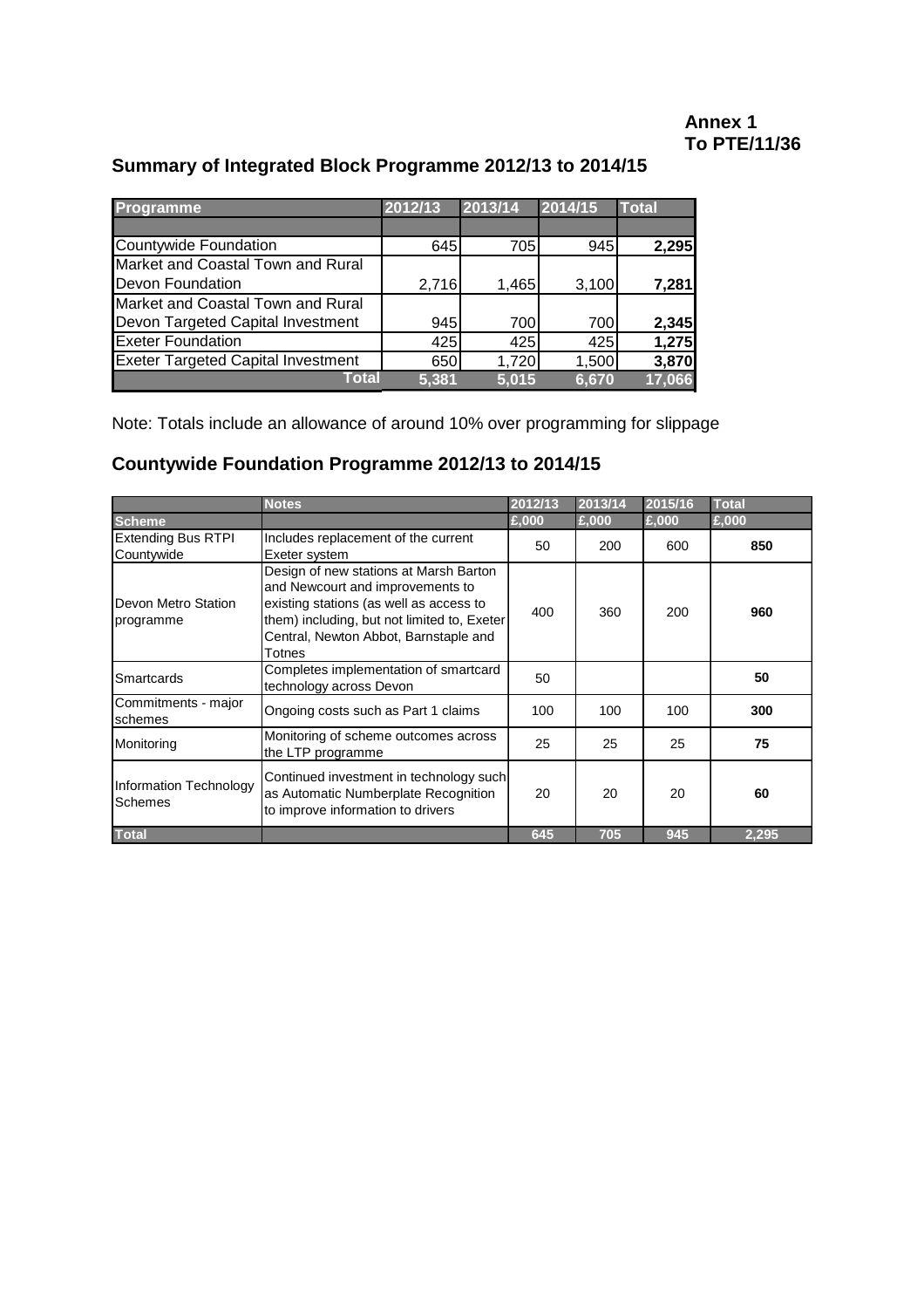## **Market and Coastal Town and Rural Devon Foundation Programme 2012/13 to 2014/15**

|                                                                             |                                                                                                                                                                                                                                                                | £,000   |         |         |              |
|-----------------------------------------------------------------------------|----------------------------------------------------------------------------------------------------------------------------------------------------------------------------------------------------------------------------------------------------------------|---------|---------|---------|--------------|
| <b>Scheme Name / Group</b>                                                  | <b>Notes</b>                                                                                                                                                                                                                                                   | 2012/13 | 2013/14 | 2014/15 | <b>Total</b> |
| Commitments                                                                 | Completes schemes begun in 2011/12 or<br>earlier including Betton Way,<br>Moretonhampstead                                                                                                                                                                     | 266     |         |         | 266          |
| Cycle Parking programme - Market<br>Towns                                   | Extensive programme across the majority<br>of market and coastal towns to ensure<br>consistency, spread and quality of<br>provision to a suitable standard.                                                                                                    | 250     | 100     | 100     | 450          |
| Walking and Cycling Access to<br>Schools                                    | Programme of cyle parking expansion to<br>meet growing demand across a wide<br>range of schools for both staff and<br>students. Includes access links within<br>school grounds.                                                                                | 250     | 100     |         | 350          |
| Casualty and Severity Reduction<br>scheme programme                         | Kingskerswell; A379 Powderham; A381<br>Teignmouth; A381 Bishopsteignton; Exeter<br>Road / Church Road Exmouth; M5<br>Junction 27; A379 Dawlish                                                                                                                 | 125     | 125     | 125     | 375          |
| Public Rights of Way Local Schemes                                          | Includes new or improved bridges and<br>sections of route                                                                                                                                                                                                      | 100     | 100     | 100     | 300          |
| Local Schemes (other)                                                       | Local schemes developed from community<br>and local member input                                                                                                                                                                                               | 350     | 350     | 350     | 1,050        |
| Links to Strategic Cycle / Multi-use<br>routes to / from towns and villages | Links to Exe Estuary from Woodbury and<br>Exmouth; link to Tarka Trail from<br>Torrington                                                                                                                                                                      | 445     |         |         | 445          |
| Completing missing links in the<br>Strategic Cycle / Multi-use network      | Barnstaple - Ilfracombe; Granite Way<br>(Bridestowe Station); Ruby Way, South<br>West Coast Path (Strete); Newton Abbot -<br>Bovey Tracey; Newton Abbot to Torbay<br>border. Other routes funded through<br>corporate / Invest in Devon / external<br>sources. | 360     | 45      | 1,050   | 1,455        |
| Key walking and cycling links to<br>employment and education                | Sidbury - Sidford / Sidmouth; Seven<br>Brethren / Anchorwood (Barnstaple);<br>South Brent                                                                                                                                                                      | 175     | 265     | 500     | 940          |
| Bus waiting infrastructure<br>improvements                                  | Comprehensive programme to ensure a<br>consistent level of quality and fill missing<br>gaps, maximising role of commercial<br>providers                                                                                                                        | 25      | 50      | 50      | 125          |
| Kingskerswell Newton Road Corridor                                          | Adapting the infrastructure to safe and<br>attractive use by pedestrians, cyclists and<br>buses following completion of South<br>Devon Link Road                                                                                                               | 10      | 30      | 300     | 340          |
| Car Club Network in market and<br>coastal towns                             | Working with social enterprise operators to<br>expand network to new locations, offering<br>new travel options and maximising use of<br>sustainable modes. Expected to include<br>electric vehicles and associated<br>infrastructure.                          | 75      | 75      | 75      | 225          |
| Totnes on the Move                                                          | Range of schemes including A385 corridor<br>developed in conjunction with the local<br>community.                                                                                                                                                              | 200     | 100     |         | 300          |
| <b>Town Centre Improvements</b>                                             | Range of schemes to support economic<br>growth in town centres including local<br>enhancement works. Anticipated additional<br>contributions from other sources.                                                                                               | 75      | 75      | 350     | 500          |
| Park and Change sites                                                       | In partnership with local businesses -<br>providing locations on key corridors for car<br>sharing or cycle connections to the bus<br>network.                                                                                                                  | 10      | 50      | 100     | 160          |
| <b>Total</b>                                                                |                                                                                                                                                                                                                                                                | 2,716   | 1,465   | 3,100   | 7,281        |